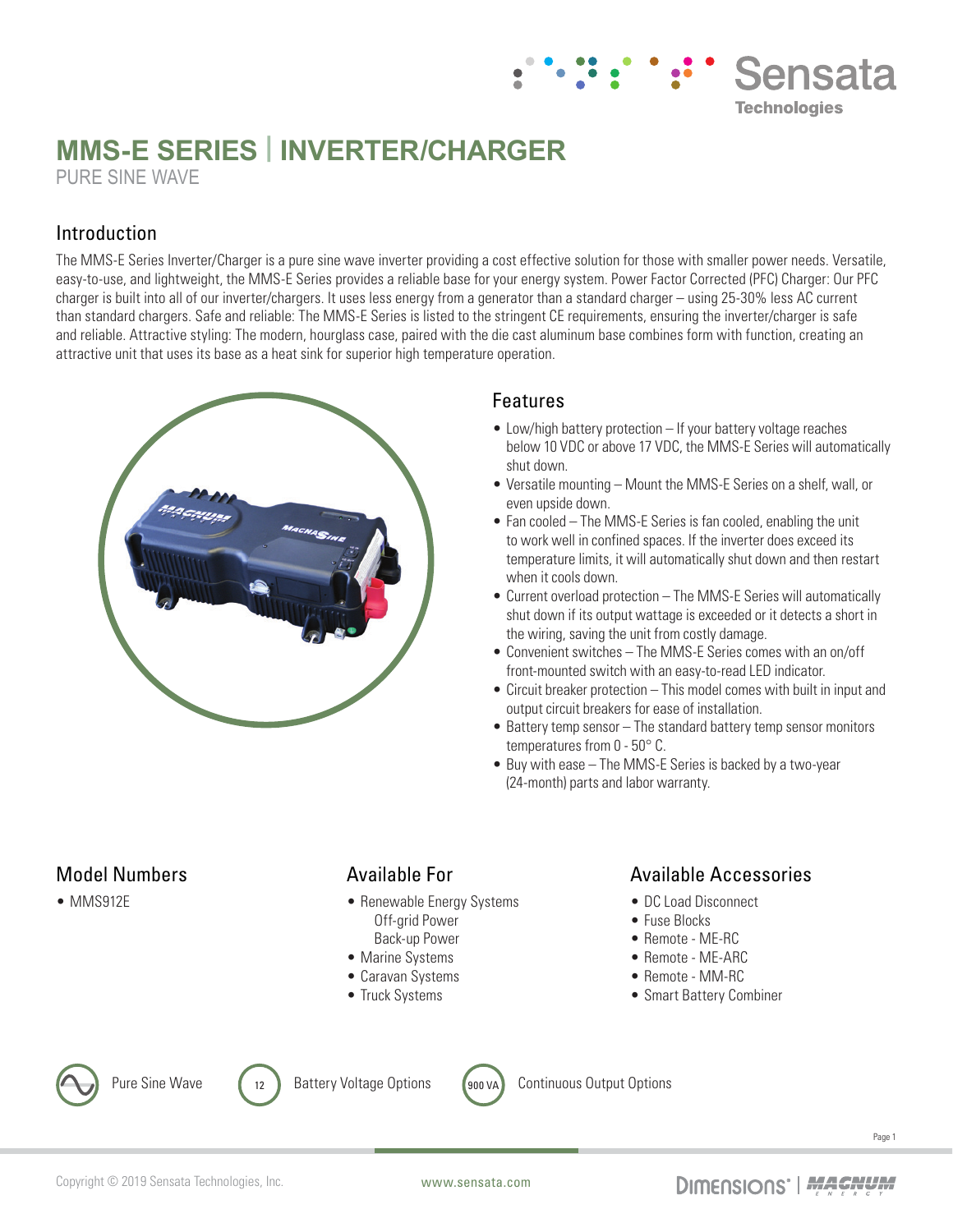

|                                              | <b>MMS912E</b>                                       |
|----------------------------------------------|------------------------------------------------------|
| <b>INVERTER SPECIFICATIONS</b>               |                                                      |
| Input battery voltage                        | 10 to 17 VDC                                         |
| <b>Nominal AC output voltage</b>             | 230 VAC ± 5%                                         |
| <b>Output frequency and accuracy</b>         | $50$ Hz $\pm$ 0.1 Hz                                 |
| <b>Total Harmonic Distortion (THD)</b>       | $< 5\%$                                              |
| 1 msec surge current (amps AC)               | 30                                                   |
| 100 msec surge current (amps AC)             | 7.5                                                  |
| 5 sec surge power (real watts)               | 1600                                                 |
| 30 sec surge power (real watts)              | 1250                                                 |
| 5 min surge power (real watts)               | 1200                                                 |
| 30 min surge power (real watts)              | 1100                                                 |
| Continuous power output at 25° C             | 900 VA                                               |
| <b>Maximum continuous input current</b>      | 120 ADC                                              |
| <b>Inverter efficiency (peak)</b>            | 87%                                                  |
| <b>Transfer time</b>                         | $~20$ ms                                             |
| <b>Search mode (typical)</b>                 | 0.4 ADC at 12.6 V                                    |
| No load (230 VAC output, typical)            | 19 watts at 12.6V                                    |
| <b>Waveform</b>                              | Pure Sine Wave                                       |
| <b>CHARGER SPECIFICATIONS</b>                |                                                      |
| Continuous output at 25° C                   | 40 ADC                                               |
| <b>Charger efficiency</b>                    | 80%                                                  |
| <b>Power factor</b>                          | > .95                                                |
| Input current at rated output (AC amps)      | 3                                                    |
| <b>GENERAL FEATURES AND CAPABILITIES</b>     |                                                      |
| <b>Transfer relay capability</b>             | 20 AAC (input current for charging and pass through) |
| <b>Battery temperature compensation</b>      | Yes, 4.6 m (15') Battery Temp Sensor standard        |
| <b>Internal cooling</b>                      | 0 to 59 cfm variable speed                           |
| <b>Overcurrent protection</b>                | Yes, with two overlapping circuits                   |
| <b>Overtemperature protection</b>            | Yes, on transformer and MOSFETS                      |
| <b>On/Off with status indicator</b>          | Yes, front mounted and easily accessible             |
| Low battery cutout                           | 10 VDC, adjustable with the ME-RC remote             |
| <b>AC output/AC input</b>                    | Hardwire/Hardwire                                    |
| Output circuit breaker/Input circuit breaker | 7 A switchable/ 8 AAC                                |
| <b>Listings</b>                              | Listed to CE                                         |
| <b>Warranty</b>                              | Two years                                            |